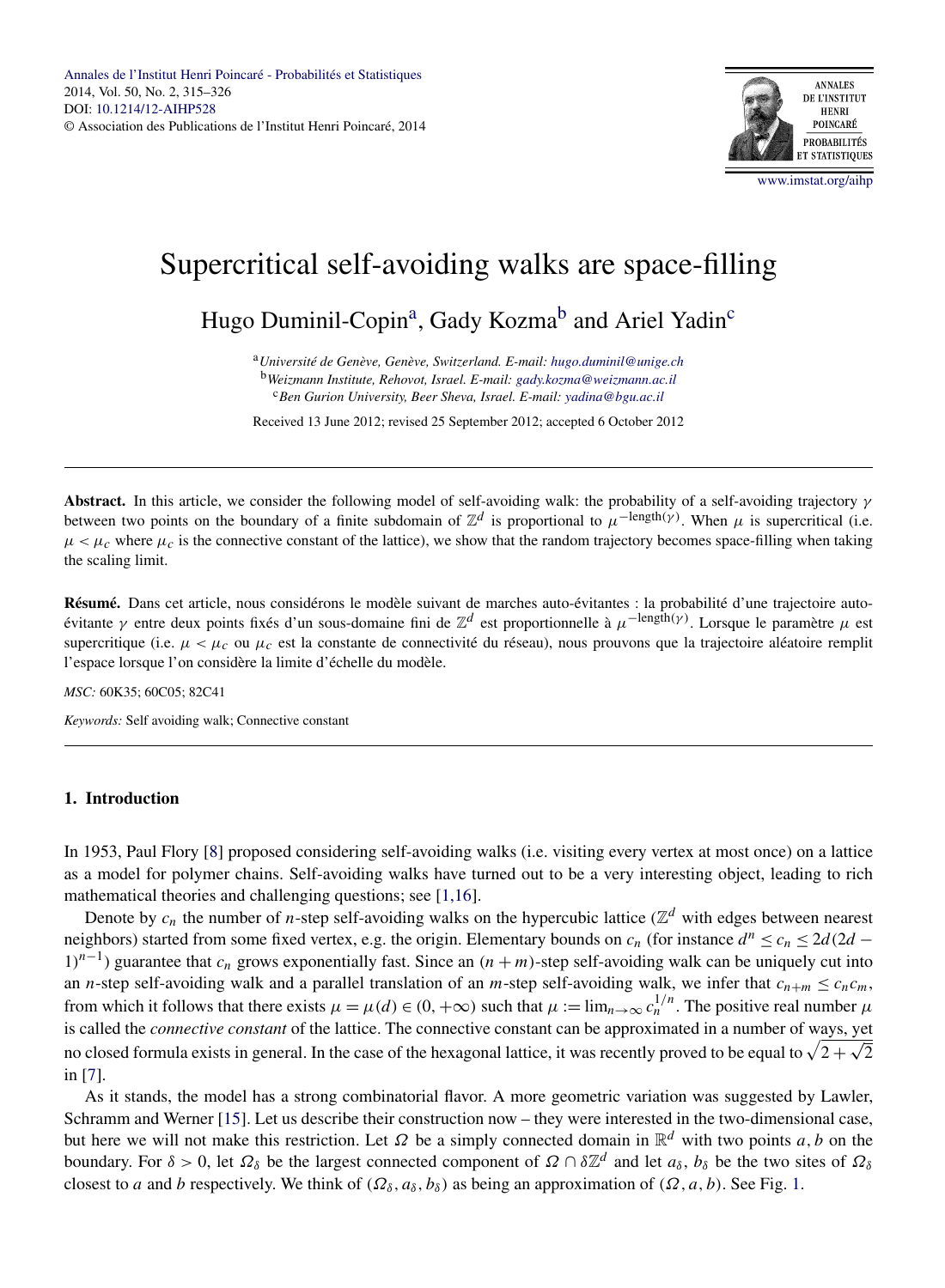<span id="page-1-0"></span>

Fig. 1. A domain  $\Omega$  with two points *a* and *b* on the boundary (circles) and the graph  $\Omega_{\delta}$ . The points  $a_{\delta}$  and  $b_{\delta}$  are depicted by squares. An example of a possible walk from  $a_{\delta}$  to  $b_{\delta}$  is presented. Note that there is a finite number of them.

Let  $x > 0$ . On  $(\Omega_{\delta}, a_{\delta}, b_{\delta})$ , define a probability measure on the finite set of self-avoiding walks in  $\Omega_{\delta}$  from  $a_{\delta}$  to  $b_{\delta}$  by the formula

$$
\mathbb{P}_{(\Omega_\delta, a_\delta, b_\delta, x)}(\gamma) = \frac{x^{|\gamma|}}{Z_{(\Omega_\delta, a_\delta, b_\delta)}(x)},\tag{1}
$$

where  $|\gamma|$  is the length of  $\gamma$  (i.e. the number of edges), and  $Z_{(\Omega_{\delta},a_{\delta},b_{\delta})}(x)$  is a normalizing factor. A random curve  $\gamma_{\delta}$  with law  $\mathbb{P}_{(\Omega_{\delta},a_{\delta},b_{\delta},x)}$  is called the *self-avoiding walk* with parameter *x* in  $(\Omega_{\delta},a_{\delta},b_{\delta})$ . The sum  $Z_{(\Omega_{\delta},a_{\delta},b_{\delta})}(x)$  $\sum_{\gamma} x^{|\gamma|}$  (with the sum taken over all self-avoiding walks in  $\Omega_{\delta}$  from  $a_{\delta}$  to  $b_{\delta}$ ) is sometimes called the *partition function* (or *generating function*) of self-avoiding walks from  $a_{\delta}$  to  $b_{\delta}$  in the domain  $\Omega_{\delta}$ .

When the domain  $(\Omega, a, b)$  is fixed, we are interested in the scaling limit of the family  $(\gamma_{\delta})$ , i.e. its geometric behavior when  $\delta$  goes to 0. The qualitative behavior is expected to differ drastically depending on the value of *x*. A phase transition occurs at the value  $x_c = 1/\mu$ , where  $\mu$  is the connective constant:

*When*  $x < 1/\mu$ :  $\gamma_{\delta}$  converges to a deterministic curve corresponding to the geodesic between *a* and *b* in  $\Omega$  (assuming it is unique – otherwise some adaptations need to be done). When rescaled,  $\gamma_{\delta}$  should have Gaussian fluctuation of order <sup>√</sup>*<sup>δ</sup>* around the geodesic. The strong results of Ioffe [\[14\]](#page-10-0) on the unrestricted self-avoiding walk would be a central tool for proving such a statement, though we are not aware of a reference for the details.

*When*  $x = 1/\mu$ :  $\gamma_{\delta}$  should converge to a random simple curve. In dimensions four and higher, the limit is believed to be a Brownian excursion from *a* to *b* in the domain *Ω*. This is heuristically related to a number of rigorously proved results: in dimensions five and above to the work of Brydges and Spencer [\[5\]](#page-10-0) and Hara and Slade [\[11,12\]](#page-10-0) who showed that unrestricted self-avoiding walk converges to Brownian motion (see also the book [\[16\]](#page-11-0)). Dimension four, the so-called *upper critical dimension*, is much harder, but recently some impressive results have been achieved using a supersymmetric renormalization group approach. These results are limited to continuous time weakly self-avoiding walk, see [\[2–4\]](#page-10-0) and references within.

In dimension two, the scaling limit is conjectured to be the Schramm–Löwner Evolution of parameter 8*/*3, and in fact it was pointed out that this is true *if* the scaling limit exists as a continuous curve and is conformally invariant  $[15]$ .

Finally, dimension three remains a mystery, and there is no clear candidate for the scaling limit of self-avoiding walk.

*When*  $x > 1/\mu$ :  $\gamma_{\delta}$  is expected to become space-filling in the following sense: for any open set  $U \subset \Omega$ ,

 $\mathbb{P}_{(\Omega_{\delta},a_{\delta},b_{\delta},x)}[\gamma_{\delta}\cap U=\varnothing]\to 0$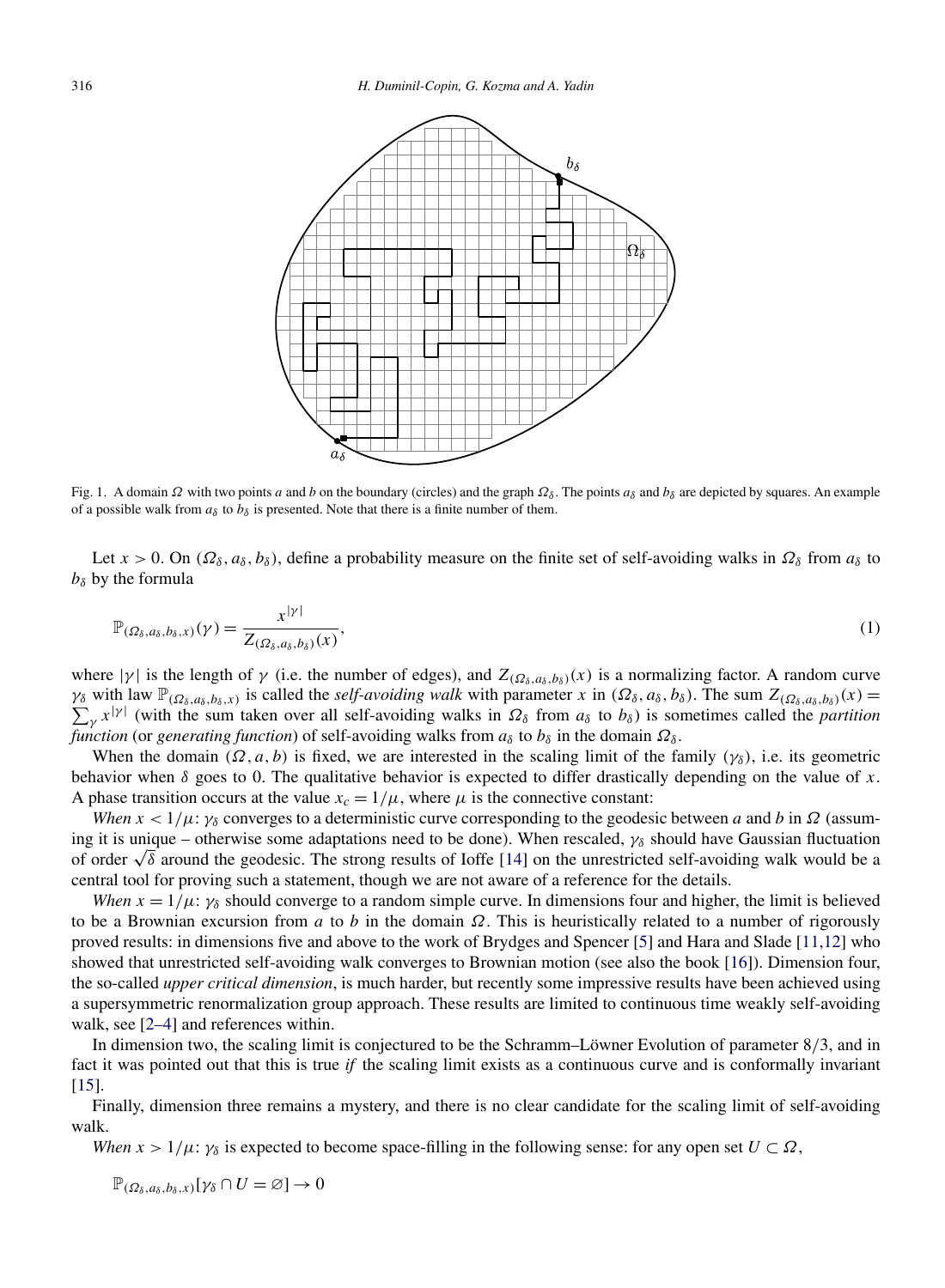

Fig. 2. A domain with mushrooms in infinitely many scales.

<span id="page-2-0"></span>when  $\delta$  goes to 0. On the one hand, let us mention that it is not clear in which sense (if any)  $(\gamma_{\delta})$  has a scaling limit when  $d \geq 3$ . On the other hand, the scaling limit is predicted [\[17\]](#page-11-0), Conjecture 3, to exist in dimension two (in the case of the hexagonal lattice at least). It should be the Schramm–Löwner Evolution of parameter 8, which is conformally invariant.

One cannot hope that *γδ* would be space-filling in the strictest possible sense, namely that every vertex is visited. Nevertheless, one can quantify the size of the biggest hole not visited by the walk. The subject of this paper is the proof of a result which quantifies how *γδ* becomes space filling. Here is a precise formulation.

**Theorem 1.** Let  $\mathbb D$  be the unit disk and let a and b be two points on its boundary. For every  $x > 1/\mu$ , there exist  $\xi = \xi(x) > 0$  *and*  $c = c(x) > 0$  *such that* 

$$
\mathbb{P}_{(\mathbb{D}_{\delta},a_{\delta},b_{\delta},x)}[there \; exists \; a \; component \; of \; \mathbb{D}_{\delta} \setminus \Gamma_{\delta}^{\xi} \; with \; cardinality \; > c \log(1/\delta)] \to 0
$$

*when*  $\delta \to 0$ , *where*  $\Gamma_{\delta}^{\xi}$  *is the set of sites in*  $\mathbb{D}_{\delta}$  *at graph distance less than*  $\xi$  *from*  $\gamma_{\delta}$ .

The theorem is stated for the unit disk to avoid various connectivity problems. Indeed, assume that at some given scale  $\delta$  our domain  $\Omega$  has a part which is connected by a "bridge" of width  $\delta$ . Then the graph  $\Omega_{\delta}$  will have a large part connected by a single edge, which does not leave the self-avoiding walk enough space to enter and exit. Thus an analog of Theorem 1 will not hold for this *Ω*. It is not difficult to construct a single domain *Ω* with such "mushrooms" in many scales. See Fig. 2. In order to solve this issue, one can start from an arbitrary domain and expand it microscopically. This gives rise to the following formulation:

**Theorem 2.** Let  $(\Omega, a, b)$  be a bounded domain with two points on the boundary. For every  $x > 1/\mu$ , there exist  $\xi = \xi(x) > 0$  *and*  $c = c(x) > 0$  *such that* 

 $\mathbb{P}_{((\Omega + B(\xi \delta))_{\delta},a_{\delta},b_{\delta},x)}\Big[\exists \text{ a component of } \big(\Omega + B(\xi \delta)\big)_{\delta} \setminus \Gamma_{\delta}^{\xi} \text{ larger than } c \log(1/\delta)\Big] \rightarrow 0$ 

*when*  $\delta \to 0$ , *where*  $\Gamma_{\delta}^{\xi}$  *is the set of sites in*  $(\Omega + B(\xi \delta))_{\delta}$  *at graph distance less than*  $\xi$  *from*  $\gamma_{\delta}$ .

Here  $\Omega + B(\xi \delta)$  is  $\Omega$  expanded by  $\xi \delta$  i.e.

$$
\Omega + B(\xi \delta) = \{ z : \text{dist}(z, \Omega) < \xi \delta \}.
$$

Since  $\xi$  depends only on *x*, and  $\delta \to 0$ , this is a microscopic expansion.

The strategy of the proof is fairly natural. We first prove that in the supercritical phase, one can construct a lot (compared to their energy) of self-avoiding polygons in a prescribed box. Then, we show that the self-avoiding walk cannot leave holes that are too large, since adding polygons in the big holes to the self-avoiding walk would increase the entropy drastically while decreasing the energy in a reasonable way. In particular, an energy/entropy comparison shows that self-avoiding walks leaving big holes are unlikely. We present the proof *only in the case*  $d = 2$ , even though the reasoning carries over to all dimensions without difficulty (see Remark [8\)](#page-9-0). One can also extend the result to other lattices with sufficient symmetry in a straightforward way (for instance to the hexagonal lattice).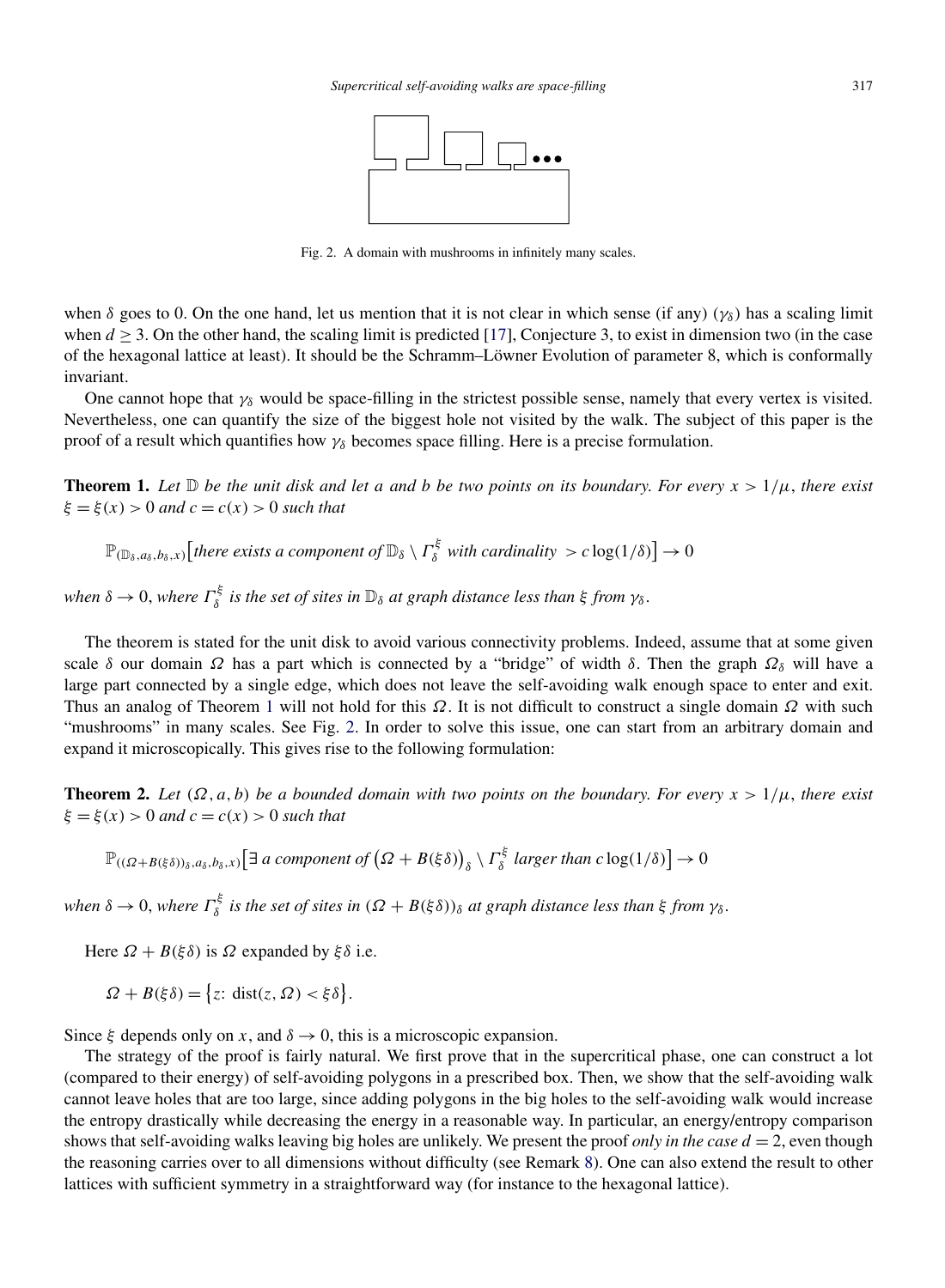## <span id="page-3-0"></span>**2. Self-avoiding polygons in a square**

In this section, we think of a walk as being indexed by (discrete) time *t* from 0 to *n*. For  $m > 0$ , let  $P_m$  be the set of self-avoiding polygons in  $[0, 2m + 1]^2$  that touch the middle of every face of the square: more formally, such that the edges [(m, 0), (m + 1, 0)], [(2m + 1, m), (2m + 1, m + 1)], [(m, 2m + 1), (m + 1, 2m + 1)] and [(0, m), (0, m + 1)] belong to the polygon, see Fig. 3. For  $x > 0$ , let  $Z_m(x)$  be the partition function (with parameter *x*) of  $P_m$ , i.e.

$$
Z_m(x) = \sum_{\gamma \in P_m} x^{|\gamma|}.
$$

**Proposition 3.** *For*  $x > 1/\mu$ , *we have*  $\limsup_{m \to \infty} Z_m(x) = \infty$ .

It is classical that the number of self-avoiding walks with certain constraints grows at the same exponential rate as the number of self-avoiding walks without constraints (we will show it in our context in the proof of Lemma [5](#page-4-0) below). For instance, let  $x(v)$  and  $y(v)$  be the first and the second coordinates of the vertex *v*. The number  $b_n$  of *self-avoiding bridges* of length *n*, meaning self-avoiding walks  $\gamma$  of length *n* such that  $y(\gamma_0) = \min_{t \in [0, n]} y(\gamma_t)$  and  $y(\gamma_n) = \max_{t \in [0,n]} y(\gamma_t)$ , satisfies

$$
e^{-c\sqrt{n}}\mu^n \le b_n \le \mu^n \tag{2}
$$

for every *n* [\[10\]](#page-10-0) (see also [\[16\]](#page-11-0) for a modern exposition). This result harnesses the following theorem on integer partitions which dates back to 1917.

**Theorem 4 (Hardy and Ramanujan [\[13\]](#page-10-0)).** *For an integer*  $A \geq 1$ , *let*  $P_D(A)$  *denote the number of ways of writing*  $A = A_1 + \cdots + A_k$  *with*  $A_1 > \cdots > A_k \ge 1$ , *for any*  $k \ge 1$ . *Then* 

$$
\log P_D(A) \sim \pi \sqrt{\frac{A}{3}}
$$

 $as A \rightarrow \infty$ .

In the following, we need a class of walks with even more restrictive constraints. A *squared walk (of span k*) is a self-avoiding walk such that  $\gamma_0 = (0, 0)$ ,  $\gamma_n = (k, k)$  and  $\gamma \subset [0, k]^2$ .



Fig. 3. By concatenating four walks in squares of size *m* (plus four edges), one obtains an element of *Pm*, i.e. a loop in the square of size 2*m* + 1 going through the middle of the sides.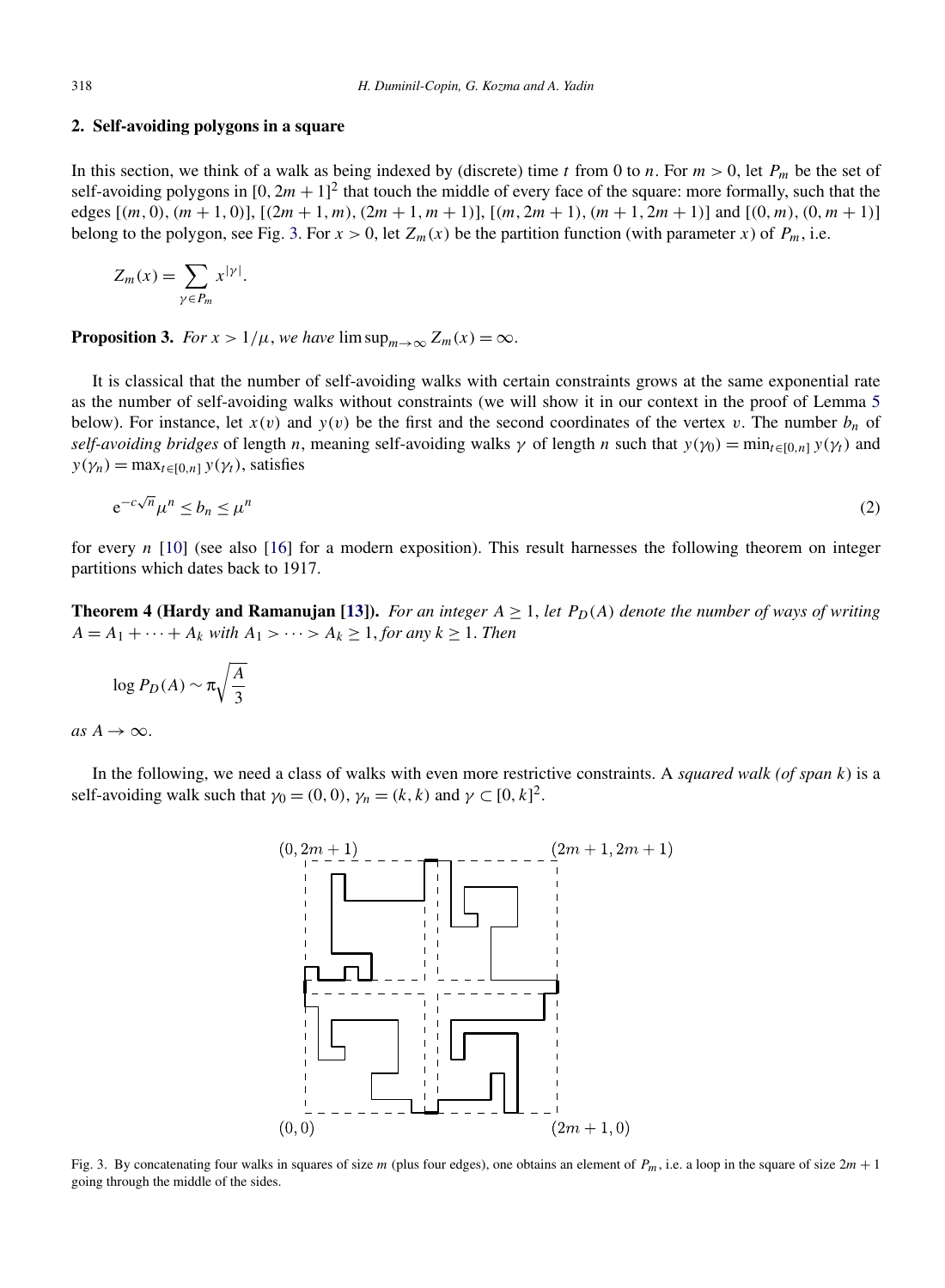<span id="page-4-0"></span>

Fig. 4. The decomposition of a bridge into walks. One can construct a squared walk in a rectangle by reflecting non-bold walks and then concatenating all the walks together.

**Lemma 5.** *For c sufficiently large and n even*, *the number an of squared walks of length n satisfies*

$$
a_n \ge \mu^n e^{-c\sqrt{n}}.
$$

**Proof.** *Step 1: Rectangles.* Let *Λn* be the set of self-avoiding bridges of length *n* starting at the origin. Let *Σn* be the set of *n*-step self-avoiding walks for which there exists  $(k, l)$  such that  $\gamma_0 = (0, 0)$ ,  $\gamma_n = (k, l)$  and  $\gamma \subset [0, k] \times [0, l]$ . We construct a map from  $\Lambda_n$  to  $\Sigma_n$ .

Fix  $\gamma \in \Lambda_n$  and denote by  $m_1$  the first time at which  $x(\gamma_{m_1}) = \min_{t \in [0,n]} x(\gamma_t)$ , see Fig. 4. Then, define  $n_1$  to be the first time at which  $x(\gamma_{n_1}) = \max_{t \in [0,m_1]} x(\gamma_t)$ . One can then define recursively  $m_k, n_k$ , by the formulæ

$$
m_k = \min \Big\{ r \le n_{k-1}: x(\gamma_r) = \min_{t \in [0, n_{k-1}]} x(\gamma_t) \Big\},\,
$$
  

$$
n_k = \min \Big\{ r \le m_k: x(\gamma_r) = \max_{t \in [0, m_k]} x(\gamma_t) \Big\}.
$$

We stop the recursion the first time  $m_k$  or  $n_k$  equals 0. For convenience, if the first time is  $n_k$ , we add a further step  $m_{k+1} = 0$ . We are then in possession of a sequence of integers  $m_1 > n_1 > m_2 > \cdots > m_r \ge n_r \ge 0$  and a sequence of walks  $\gamma_{2r-1} = \gamma[n_1, m_1], \gamma_{2r-2} = \gamma[m_2, n_1], \ldots, \gamma_1 = \gamma[0, m_r]$ . Note that the width of the walks  $\gamma_i$  is strictly increasing (see Fig. 4 again).

Similarly, let  $p_1$  be the last time at which  $x(\gamma_{p_1}) = \max_{t \in [m_1, n]} x(\gamma_t)$  and  $q_1$  the last time at which  $x(\gamma_{q_1}) =$  $\min_{t \in [p_1, n]} x(\gamma_t)$ . Then define recursively  $p_k$  and  $q_k$  by the following formula

$$
p_k = \max \Big\{ r \ge q_{k-1}: x(\gamma_r) = \max_{t \in [q_{k-1}, n]} x(\gamma_t) \Big\},\,
$$
  

$$
q_k = \max \Big\{ r \le p_k: x(\gamma_r) = \min_{t \in [p_k, n]} x(\gamma_t) \Big\}.
$$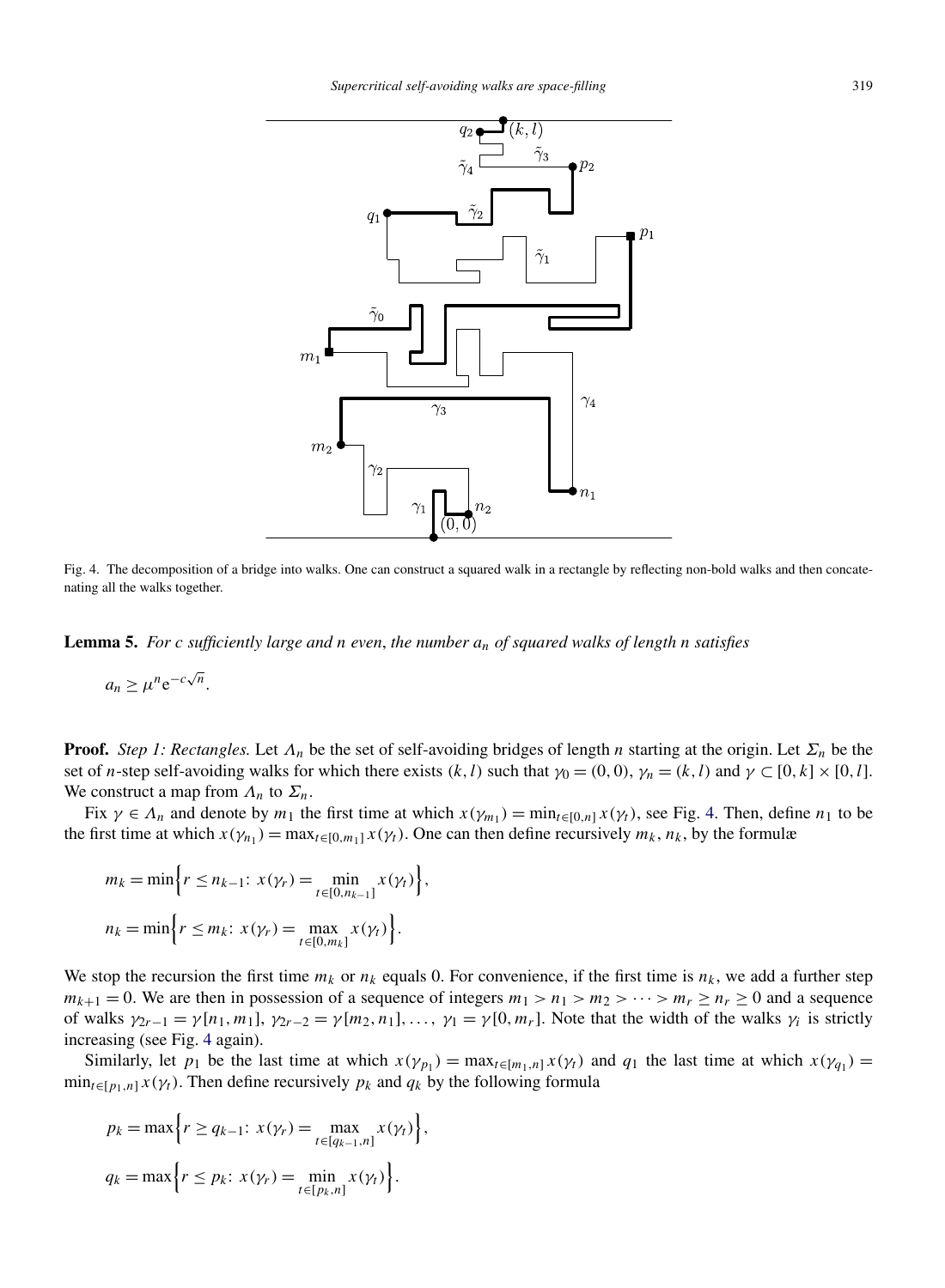

Fig. 5. This figure depicts the passage of two walks in the rectangle  $[0, k] \times [0, l]$  to a walk in the square  $[0, k + l]^2$ .

This procedure stops eventually and we obtain another sequence of walks  $\tilde{\gamma}_0 = \gamma[m_1, p_1], \tilde{\gamma}_1 = \gamma[p_1, q_1]$ , etc. This time, the width of the walks is strictly decreasing, see Fig. [4](#page-4-0) one more time.

For a walk  $\omega$ , we set  $\sigma(\omega)$  to be its reflexion with respect to the vertical line passing through its starting point. Let *f*(γ) be the concatenation of  $\gamma_1$ ,  $\sigma(\gamma_2)$ ,  $\gamma_3$ ,...,  $\sigma(\gamma_1)$ ,  $\tilde{\gamma}_2$ ,  $\sigma(\tilde{\gamma}_1)$ ,  $\tilde{\gamma}_2$  and so on. This walk is contained in the rectangle with corners being its endpoints so that *f* maps  $\Lambda_n$  on  $\Sigma_n$ .

In order to estimate the cardinality of  $\Sigma_n$ , we remark that each element of  $\Sigma_n$  has a limited number of possible preimages under *f*. More precisely, the map which gives  $f(\gamma)$  and the widths of the walks  $(\gamma_i)$  and  $(\tilde{\gamma}_i)$  is one-toone (the reverse procedure is easy to identify). The number of possible widths for  $\gamma_i$  and  $\tilde{\gamma}_i$  is the number of pairs one (the reverse procedure is easy to identity). The number of possible widths for  $\gamma_l$  and  $\gamma_l$  is the number of pairs<br>of *decreasing* sequences partitioning an integer  $l \leq n$ . This number is bounded by  $e^{c\sqrt{n}}$  (The the number of possible preimages under *f* is bounded by  $e^{c\sqrt{n}}$ . Using [\(2\)](#page-3-0), the cardinality of  $\Sigma_n$  is thus larger than  $e^{-c\sqrt{n}}b_n \geq e^{-2c\sqrt{n}}\mu^n$ .

So far *n* was not restricted to be even.

*Step 2: Squares.* We have bounded from below the number of *n*-step self-avoiding walks 'contained in a rectangle'. We now extend this bound to the case of squares. There exist  $k, l \leq n$  such that the number of elements of  $\Sigma_n$  with *(k, l)* as an ending point is larger than  $e^{-2c\sqrt{n}}\mu^n/n^2$ . By taking two arbitrary walks of  $\Sigma_n$  ending at *(k, l)*, one can construct a 2*n*-step self-avoiding walk with  $\gamma_0 = (0, 0)$  and  $\gamma_{2n} = (k + l, k + l)$  contained in  $[0, k + l]^2$  by reflecting orthogonally to  $e^{i\pi/4}$ R the first walk, and then concatenating the two, see Fig. 5. We deduce that  $a_{2n} \ge \mu^{2n} e^{-4c\sqrt{n}}/n^4$ . This shows the lemma for *n* sufficiently large, and one can increase *c* if necessary to handle all even *n*.

**Proof of Proposition [3.](#page-3-0)** Squared walks with length *n* were defined as walks between corners of some  $m \times m$  square, but *m* was not fixed. Fix now *m* to be such that the number of such walks is maximized (and then it is at least  $a_n/n$ where  $a_n$  is the total number of squared walks). It is interesting to remark that finding the maximal *m* as an explicit function of *n*, even asymptotically, seems difficult, probably no easier than the SLE<sub>8/3</sub> conjecture. But we do not need to know its value. From any quadruplet *(γ*1*,γ*2*,γ*3*,γ*4*)* of such squared self-avoiding walks, one can construct a self-avoiding polygon of  $P_m$  as follows (see Fig. [3\)](#page-3-0):

- translate  $\gamma_1$  and  $\gamma_3$  by  $(m+1, 0)$  and  $(0, m+1)$  respectively,
- rotate  $\gamma_2$  and  $\gamma_4$  by an angle  $\pi/2$ , and then translate them by  $(m, 0)$  and  $(2m + 1, m + 1)$  respectively,
- add the four edges  $[(m, 0), (m + 1, 0)]$ ,  $[(2m + 1, m), (2m + 1, m + 1)]$ ,  $[(m, 2m + 1), (m + 1, 2m + 1)]$  and  $[(0, m), (0, m + 1)].$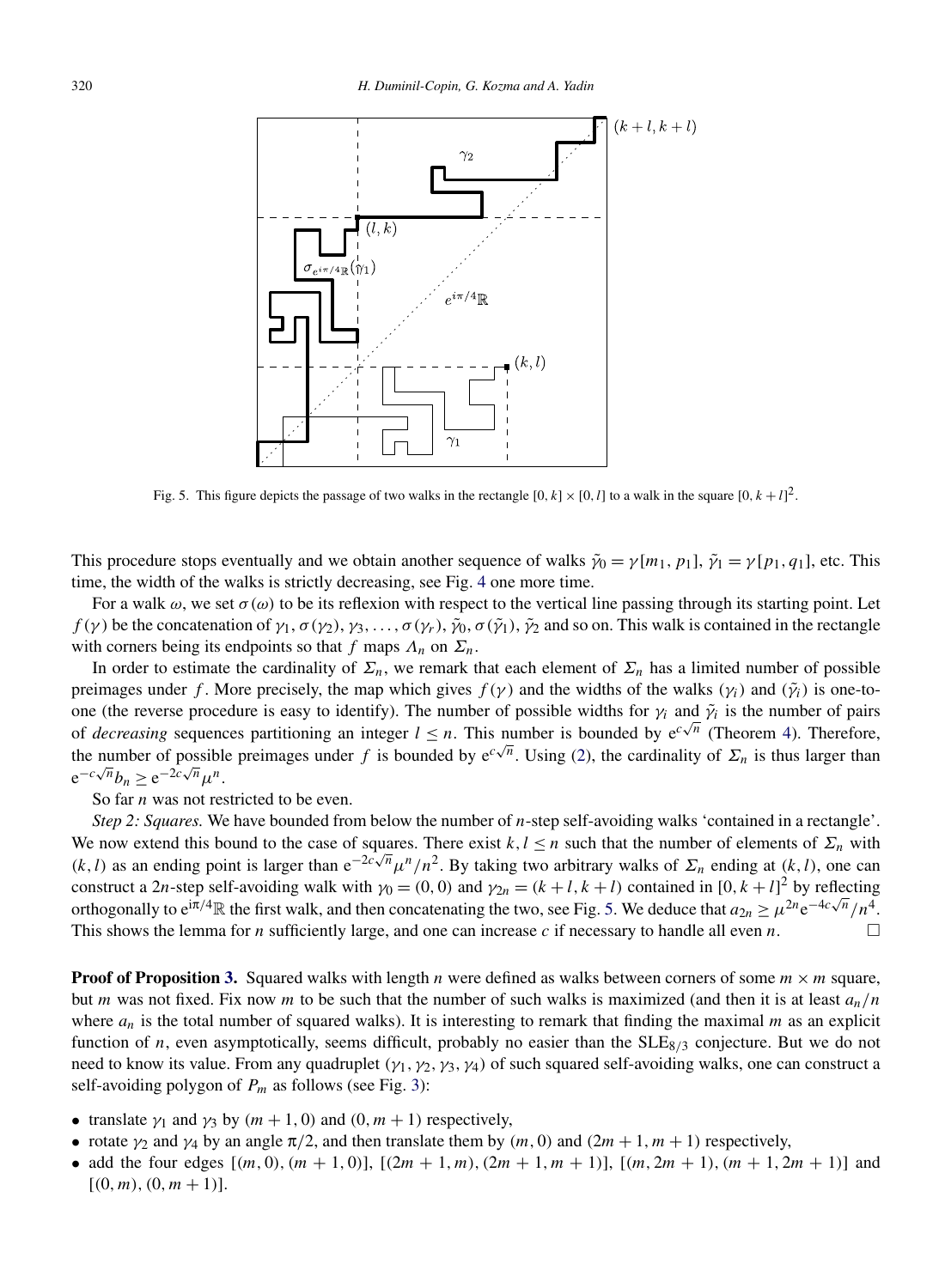<span id="page-6-0"></span>Since each walk is contained in a square, one can easily check that we obtain a  $(4n+4)$ -step polygon in  $P_m$ . Using Lemma [5,](#page-4-0) we obtain

$$
Z_m(x) \ge x^{4n+4} \left(\frac{a_n}{n}\right)^4 \ge \left(\frac{x^{n+1} \mu^n e^{-c\sqrt{n}}}{n}\right)^4.
$$

When *n* goes to infinity, the right-hand side goes to infinity and the claim follows readily.  $\Box$ 

## **3. Proof of the main results**

The strategy is the following. We first show that for some hole (namely it will be a connected union of boxes of some size  $m$ ), the probability that the self-avoiding walk gets close to it without intersecting it can be estimated in terms of *Zm(x)*. This claim is the core of the argument, and is presented in Proposition [7.](#page-7-0) Next, we show that choosing *m* large enough (or equivalently  $Z_m(x)$  large enough), the probability to avoid some connected union of  $k$  boxes decays exponentially fast in *k*, thus implying Theorem [1.](#page-2-0)

Let  $m > 0$ . A *cardinal edge* of a (square) box *B* of side length  $2m + 1$  is an edge of the lattice in the middle of one of the sides of *B*. For  $m \in \mathbb{N}$ , two boxes *B* and *B'* of side length  $2m + 1$  are said to be *adjacent* if they are disjoint and each has a cardinal edge, [*xy*] and [*zt*] respectively, such that  $x \sim z$ ,  $y \sim t$  (see Fig. 6). A family *F* of boxes is called *connected* if every two boxes can be connected by a path of adjacent boxes in *F*.

To simplify the picture, we will assume that all our boxes have their lower left corner in  $(2m + 2)\delta\mathbb{Z}^2$ . When  $\Omega_\delta$  is fixed, such boxes included in  $\Omega_\delta$  are called *m*-*boxes* and the set of *m*-boxes is denoted by  $\mathcal{F}(\Omega_\delta, m)$ .

Let us return to the issue of domain regularity discussed after Theorem [1.](#page-2-0) With the definitions above we can now explain that, in fact, our only requirement from the domain is that the family of all boxes in  $\mathcal{F}(\Omega_\delta, m)$  is connected. Let us state this formally. The set  $\Gamma_{\delta}^{\xi}$  is as in Theorem [1.](#page-2-0)

**Theorem 6.** *For every*  $x > 1/\mu$ , *there exists*  $m = m(x)$  *and*  $c(x) > 0$  *such that for every domain*  $\Omega$  *and every*  $\delta > 0$ *such that*  $\mathcal{F}(\Omega_{\delta}, m)$  *is connected, one has, for every a and b in the boundary of*  $\Omega$ *, and every*  $\lambda > 0$ *,* 

$$
\mathbb{P}_{(\Omega_\delta,a_\delta,b_\delta,x)}\big(\exists a \text{ component of } \Omega_\delta \setminus \Gamma_\delta^{\text{6m}} \text{ of size } > \lambda\big) \leq \frac{C(x,\Omega)}{\delta^2}e^{-c(x)\lambda}.
$$



Fig. 6. A discrete domain with a connected component of adjacent boxes of size 5 ( $m = 2$ ). Edges of  $\mathcal{E}_F$  lie in the gray area.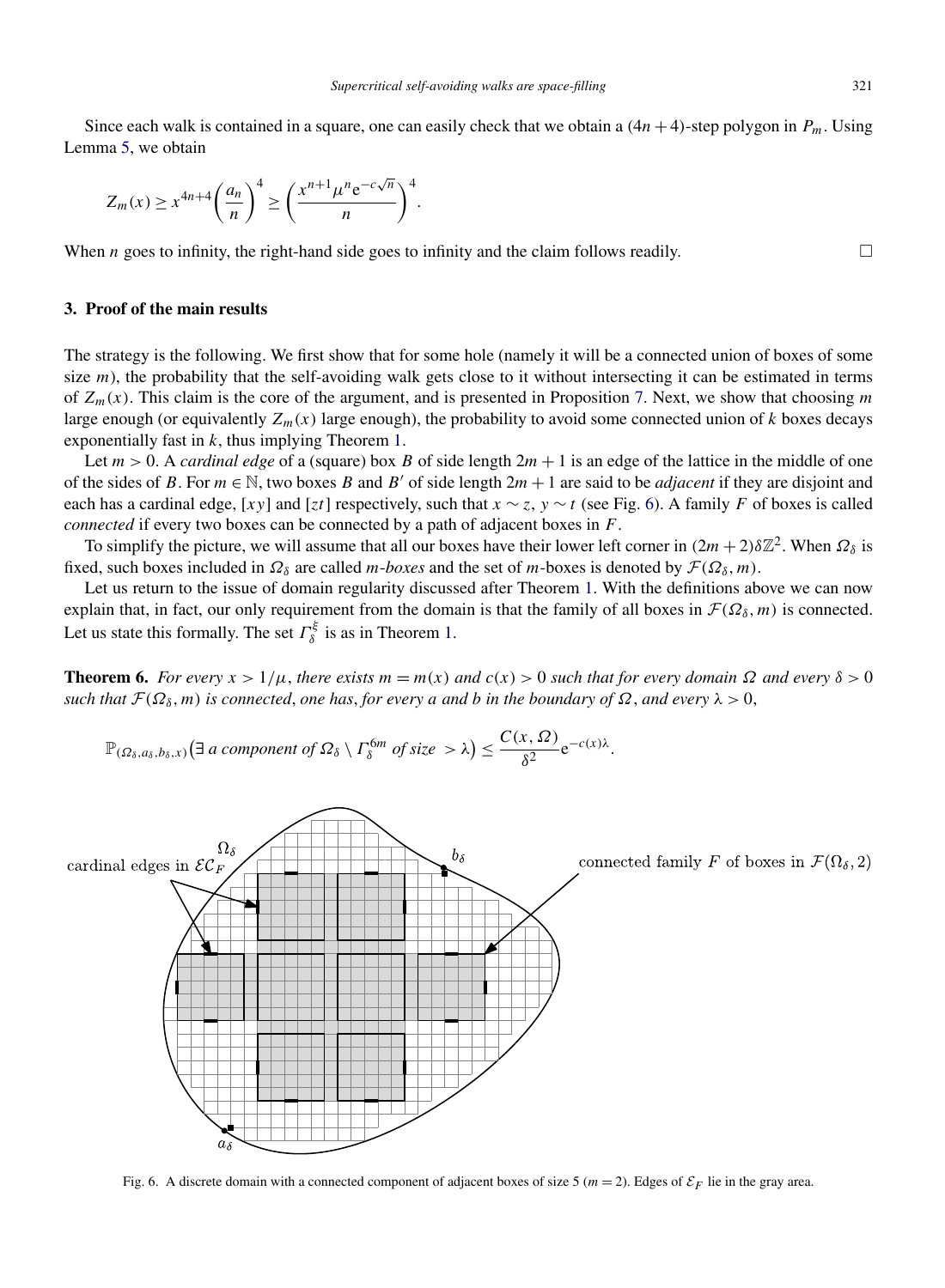<span id="page-7-0"></span>**Proof of Theorem [1](#page-2-0) given Theorem [6.](#page-6-0)** Here our domain is  $D$ . Clearly, the family of all boxes in  $D<sub>δ</sub>$  is connected (it is an interval in every row and every column), hence Theorem [6](#page-6-0) applies. Taking  $\lambda = C_1 \log(1/\delta)$  for  $C_1$  sufficiently large gives the result.  $\Box$ 

**Proof of Theorem [2](#page-2-0) given Theorem [6.](#page-6-0)** Again, all we have to show is that the family of boxes in  $(Q + B(\xi \delta))$ <sub>δ</sub> is connected for *ξ* sufficiently large. Taking  $\xi = 6m$  we see that every box in  $\Omega + B(6m\delta)$  can be connected to a box in *Ω*, and any two boxes in *Ω* can be connected by taking a path *γ* in *Ω* between them (here is where we use that *Ω* is connected) and checking that  $\gamma + B(6m\delta)$  contains a path of connected boxes.

Hence we need to prove Theorem [6.](#page-6-0) Let  $\delta > 0$ . For  $F \in \mathcal{F}(\Omega_\delta, m)$ , let  $\mathcal{V}_F$  be the set of vertices in boxes of *F*, and let  $\mathcal{E}_F$  be the set of edges with both end-points in  $\mathcal{V}_F$ . For two subsets *A* and *B* of the vertices of  $\Omega_\delta$  define the *box distance* boxdist*(A,B)* between them as the size of the smallest set of connected boxes containing one box in *A* and one box in *B*, minus 1. The boxes do not have to be different, but then the distance is  $0 - if$  no such connected set exists, then the distance is  $\infty$ .

**Proposition 7.** Let  $(\Omega, a, b)$  be a domain with two points on the boundary. Fix  $\delta > 0$  and  $m \in \mathbb{N}$  and assume  $\mathcal{F}(\Omega_{\delta},m)$  *is connected. Then there exists*  $C(x,m) < \infty$  *such that for every*  $F \in \mathcal{F}(\Omega_{\delta},m)$ ,

*.*

$$
\mathbb{P}_{(\Omega_{\delta},a_{\delta},b_{\delta},x)}\big(\text{boxdist}(\gamma_{\delta},\mathcal{V}_F)=1\big)\leq C(x,m)Z_m(x)^{-|F|}
$$

**Proof.** For  $F \in \mathcal{F}(\Omega_{\delta}, m)$ , let  $\mathcal{EC}_F$  be the set of *external cardinal edges* of *F* i.e. all cardinal edges in boxes of *F* which have neighbors outside of *F*. Let  $S_F$  be the set of self-avoiding polygons included in  $\mathcal{E}_F$  visiting all the edges in  $\mathcal{EC}_F$ . Let  $Z_F(x)$  be the partition function of polygons in  $S_F$ . We have:

**Claim.** *For*  $F \in \mathcal{F}(\Omega_\delta, m)$ ,  $Z_F(x) \ge Z_m(x)^{|F|}$ .

**Proof.** We prove the result by induction on the cardinality of  $F \in \mathcal{F}(\Omega_\delta, \xi)$ . If the cardinality of *F* is 1,  $Z_F(x) =$  $Z_m(x)$  by definition. Consider  $F_0 \in \mathcal{F}(\Omega_\delta, \xi)$  and assume the statement true for every  $F \in \mathcal{F}(\Omega_\delta, \xi)$  with  $|F| < |F_0|$ . There exists a box *B* in  $F_0$  such that  $F_0 \setminus \{B\}$  is still connected. Therefore, for every pair  $(\gamma, \gamma') \in S_{\{B\}} \times S_{F_0 \setminus \{B\}}$ , one can associate a polygon in  $S_F$  in a one-to-one fashion. Indeed, *B* is adjacent to a box  $B' \in F_0 \setminus \{B\}$  so that one of the four cardinal edges (called [ab]) of *B* is adjacent to a cardinal edge [cd] of *B'*. Note that [cd] belongs to  $\mathcal{EC}_{F_0\setminus{B}}$ . Then, by changing the edges [*cd*] and [*ab*] of  $\gamma$  and  $\gamma'$  into the edges [*ac*] and [*bd*], one obtains a polygon in  $S_F$ . Furthermore, the construction is one-to-one and we deduce

$$
Z_{F_0}(x) \ge Z_{F_0 \setminus \{B\}}(x) Z_B(x) \ge Z_m^{|F_0 \setminus \{B\}|} Z_m(x) = Z_m(x)^{|F_0|}.
$$

Consider the set *ΘF* of walks not intersecting *F* yet reaching to a neighboring box. Let *e* be a cardinal edge of a box in *F* which neighbours a box visited by *γ*. For each  $\gamma \in \Theta_F$ , consider a self-avoiding polygon  $\ell = \ell(\gamma)$  ( $\ell$ standing for "link") satisfying the following three properties:

- it contains *e* and is included in  $(\Omega_{\delta} \setminus \mathcal{E}_F) \cup \{e\},\$
- it intersects  $\gamma$  either at just one edge, or at two adjacent edges only (to intersect means to intersect along edges),
- it has length smaller than  $10m + 10$  (for simplicity, we will bound the length by  $100m$ ).

One can easily check that such a polygon always exists, see Fig. [7.](#page-8-0)

Now, consider the map *f* that associates to  $(\gamma_1, \gamma_2) \in \Theta_F \times S_F$  the symmetric difference  $\gamma = f(\gamma_1, \gamma_2)$  of  $\gamma_1$ ,  $\ell(\gamma_1)$  and  $\gamma_2$  (symmetric difference here meaning as sets of edges). Note that the object that we obtain is a walk from  $a_\delta$  to  $b_\delta$  in  $\Omega_\delta$ , which can be verified to be self-avoiding by noting that each vertex has degree 0 or 2 and that the set is connected. Further, its length is equal to  $|\gamma_1| + |\ell(\gamma_1)| + |\gamma_2| - 4$  or  $|\gamma_1| + |\ell(\gamma_1)| + |\gamma_2| - 6$  (this being due to the fact that  $\gamma_1$  and  $\ell(\gamma_1)$  intersect at one or two adjacent edges – each intersection reduces the length by 2 edges). Now, given a path  $\gamma$  there is a limited number of ways it may be written as  $f(\gamma_1, \gamma_2)$ . Indeed, *e* can be located by the only two paths that exit *F*, and that gives  $\gamma_2$ . Given *e*,  $\ell$  has only a limited number of possibilities, say  $4^{100m}$ , and once one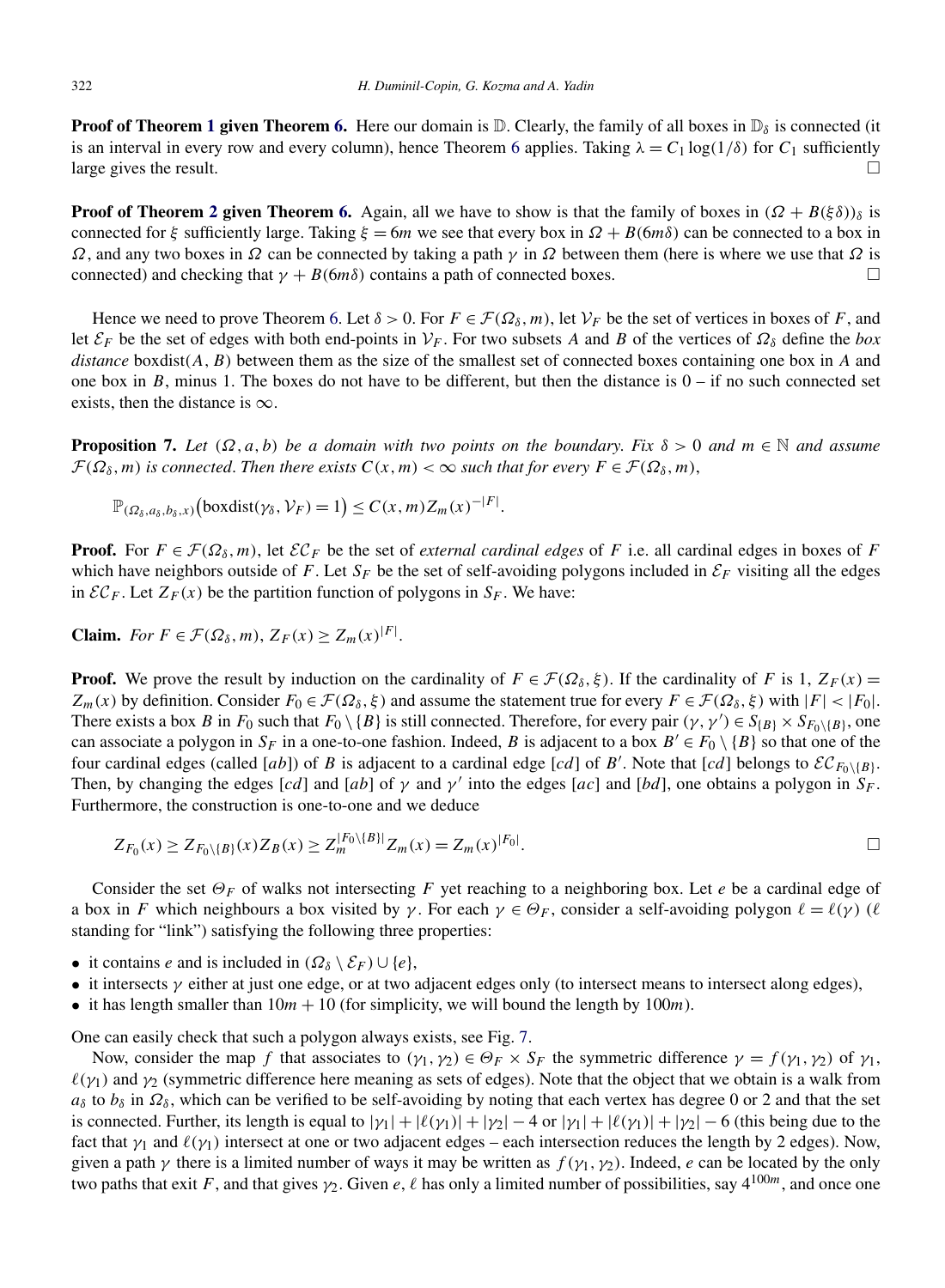<span id="page-8-0"></span>

Fig. 7. Two examples of the polygon  $\ell$  (the small N- and L-shaped loops). It overlaps the curve in one edge exactly, except in the second case, where we have no choice but overlapping the walk on two edges.

knows  $\ell$  this gives  $\gamma_1$ . We can now write

$$
Z_{\Theta_F}(x) \cdot Z_F(x) = \left(\sum_{\gamma_1 \in \Theta_F} x^{|\gamma_1|}\right) \left(\sum_{\gamma_2 \in S_F} x^{|\gamma_2|}\right)
$$
  
\n
$$
\leq \max(1, x^{-100m}) \sum_{\gamma_1 \in \Theta_F, \gamma_2 \in S_F} x^{|\gamma_1| + |\ell(\gamma_1)| + |\gamma_2|}
$$
  
\n
$$
\leq \max(1, x^{-100m}) \max(x^4, x^6) \sum_{\gamma_1 \in \Theta_F, \gamma_2 \in S_F} x^{|\{f(\gamma_1, \gamma_2)|}\}
$$
  
\n
$$
\leq 4^{100m} \max(x^6, x^{-100m+4}) \sum_{\gamma \in f(\Theta_F \times S_F)} x^{|\gamma|}
$$
  
\n
$$
\leq 4^{100m} \max(x^6, x^{-100m+4}) Z_{(\Omega_\delta, a_\delta, b_\delta)}(x),
$$

where in the first inequality we used the fact that  $\ell(\gamma_1)$  has length smaller than 100*m*, in the second the fact that  $|f(\gamma_1, \gamma_2)|$  equals  $|\gamma_1| + |\ell(\gamma_1)| + |\gamma_2| - 4$  or  $|\gamma_1| + |\ell(\gamma_1)| + |\gamma_2| - 6$ , and in the third the fact that *f* is at most 4100*m*-to-one. Using the claim, the previous inequality implies

$$
\mathbb{P}_{(\Omega_{\delta},a_{\delta},b_{\delta},x)}\big(\text{boxdist}(\gamma_{\delta},\mathcal{V}_{F})=1\big)=\frac{Z_{\Theta_{F}}(x)}{Z_{(\Omega_{\delta},a_{\delta},b_{\delta})}(x)}\leq\frac{C(x,m)}{Z_{F}(x)}\leq\frac{C(x,m)}{Z_{m}(x)^{|F|}}.
$$

**Proof of Theorem [6](#page-6-0) in dimension 2.** Let  $x > 1/\mu$  and let  $(\Omega, a, b)$  be a domain with two points on the boundary. Let  $A_n$  be the number of connected subsets of  $\mathbb{Z}^2$  containing 0. It is well known that  $\overline{\lim_{n}} \sqrt[n]{A_n}$  is finite (see e.g. Theorem 4.20 in [\[9\]](#page-10-0)). Let therefore  $\lambda = \lambda(2)$  satisfy  $A_n \leq \lambda^n$  for all *n*. We now apply Proposition [3](#page-3-0) and get some  $m = m(x, 2)$  such that  $Z_m(x) > 2\lambda$ .

Let  $\delta > 0$  and consider the event  $\mathcal{A}(s)$  that there exists a connected set *S* of cardinality *s* at distance larger than 6*m* of  $\gamma_{\delta}$ . Every box intersecting *S* must be disjoint from  $\gamma_{\delta}$ , so there must exist a connected family of at least  $s/(2m+1)^2$  boxes of size  $2m+1$  covering *S* and not intersecting  $\gamma_\delta$ . We may assume this family is maximal among families covering *S* and not intersecting *γδ* . Since the family of boxes is maximal, and because of the condition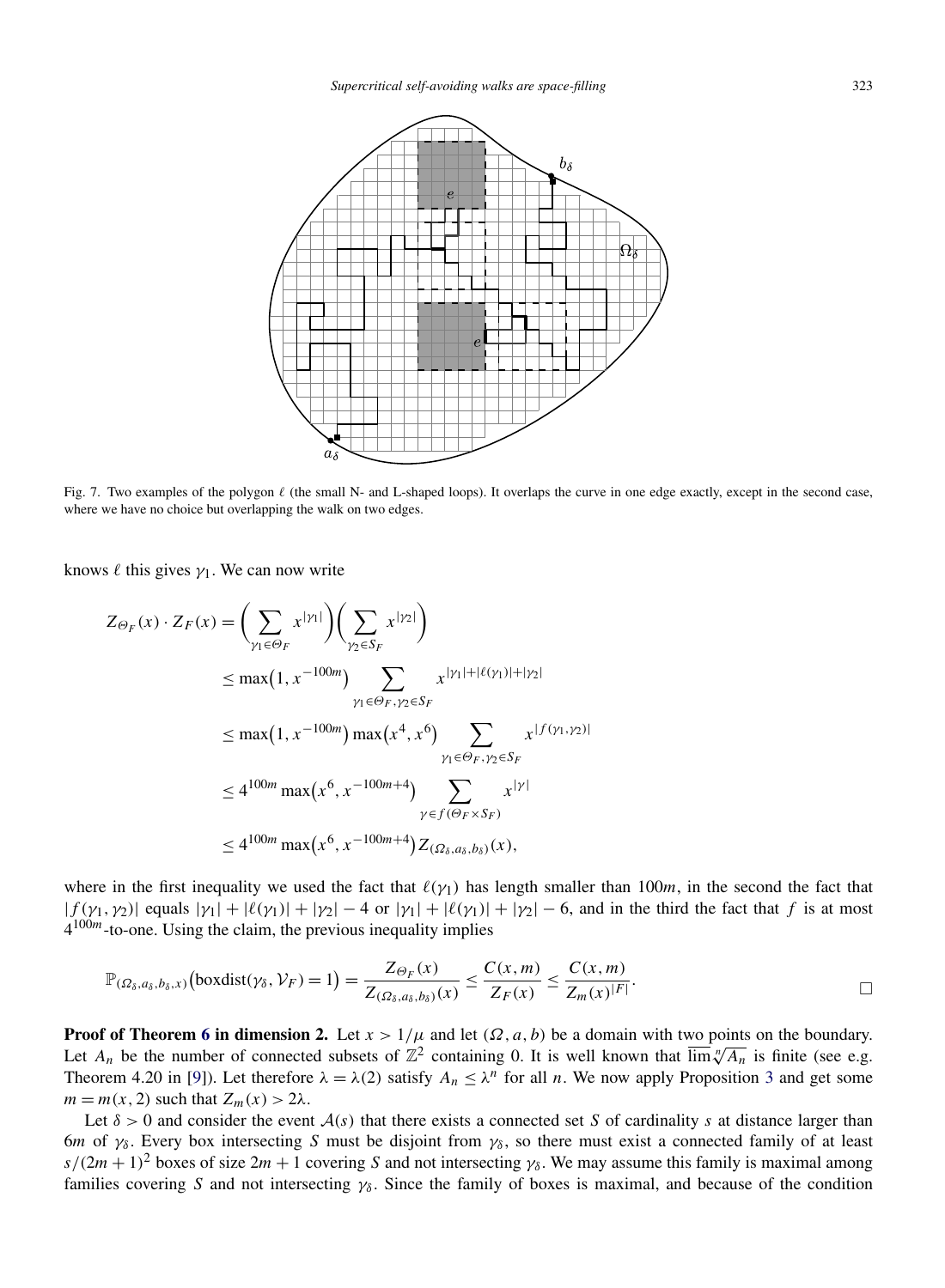<span id="page-9-0"></span>

Fig. 8. Cardinal edges in three dimensions.

of the theorem that the family of all boxes is connected, the box-distance between the union of boxes and  $\gamma_{\delta}$  is 1. Proposition [7](#page-7-0) implies

$$
\mathbb{P}_{(\Omega_\delta,a_\delta,b_\delta,x)}\big[\mathcal{A}(s)\big]\leq \sum_{F\in\mathcal{F}(\Omega_\delta,\xi):|F|\geq s/(2m+1)^2}C(x,m)\big[Z_m(x)\big]^{-|F|}.
$$

By the definition of  $\lambda$ , the number of families of connected boxes of size *K* in  $\mathcal{F}(\Omega_\delta, \xi)$  is bounded by  $(C(\Omega)/\delta^2)\lambda^K$ (since up to translation they are connected subsets of a normalized square lattice), where  $C(\Omega) = C(\Omega, x, m)$  depends on the area of  $\Omega$ , *x* and *m*. Therefore, for  $c > 0$ ,

$$
\mathbb{P}_{(\Omega_{\delta},a_{\delta},b_{\delta},x)}[\mathcal{A}(s)] \le C(x,m) \frac{C(\Omega)}{\delta^2} \sum_{i \ge s/(2m+1)^2} \left(\frac{\lambda}{Z_m(x)}\right)^i
$$

$$
\le \frac{C(x,m,\Omega)}{\delta^2} 2^{-s/(2m+1)^2}
$$

and the theorem follows.

*Remark 8. Let us briefly describe what needs to be changed in higher dimensions*. *The notion of cardinal edge must be extended*: *in the box* [0*,* 2*m*+1] *<sup>d</sup>* , *cardinal edges for the face* [0*,* 2*m*+1] *<sup>d</sup>*−<sup>1</sup> ×{0} *are all the edges joining vertices in*  ${m, m + 1}^{d-1} \times {0}$  *of the form* 

$$
\left[\underbrace{(m+1,\ldots,m+1}_{i-1 \text{ terms}},\underbrace{m,\ldots,m}_{d-i \text{ terms}},0),\underbrace{(m+1,\ldots,m+1}_{i \text{ terms}},\underbrace{m,\ldots,m}_{d-i-1 \text{ terms}},0)\right]
$$

*for* 1 ≤ *i* ≤ *d* − 1. *See Fig*. 8 *for an example in* 3 *dimensions*. *We only consider part of the edges joining vertices in* {*m,m* + 1}*d*−<sup>1</sup> × {0} *because all these edges should belong to a self-avoiding polygon*. *Similarly*, *cardinal edges can be defined for every face*. *It can be shown that the number of polygons included in some box* [0*,* 2*m* + 1] *<sup>d</sup> and visiting all the cardinal edges grows exponentially at the same rate as the number of self-avoiding walks*. *The proofs then apply mutatis mutandis*.

## **4. Questions**

The supercritical phase exhibits an interesting behavior. We know that the curve becomes space-filling, yet we have very little additional information. For instance, a natural question is to study the length of the curve. It is not difficult to show that the length is of order  $1/\delta^2$ , yet a sharper result would be interesting:

 $\Box$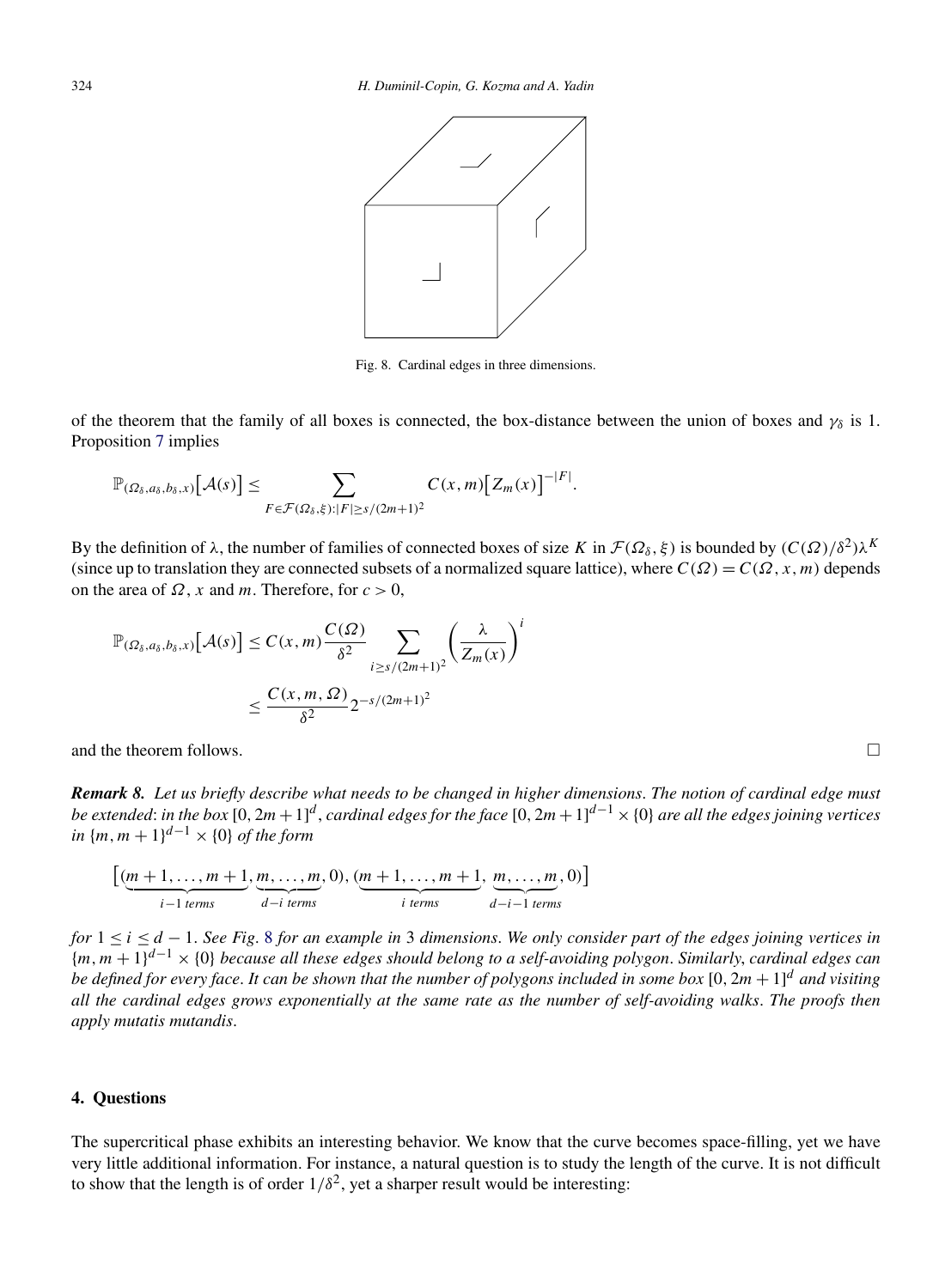<span id="page-10-0"></span>*Problem 9. For*  $x > 1/\mu$ , *show that there exists*  $\theta(x) > 0$  *such that for every*  $\varepsilon > 0$  *and every sufficiently regular domain (Ω,a,b)*,

 $\mathbb{P}_{(\Omega_\delta, a_\delta, b_\delta, x)}(|\mathcal{V}_\delta| - \theta(x) \cdot |\Omega_\delta| | > \varepsilon |\Omega_\delta| \to 0$  *when*  $\delta \to 0$ *.* 

The quantity  $\theta(x)$  would thus be an averaged density of the walk. Note that the existence of  $\theta(x)$  seems natural since the space-filling curve should look fairly similar in different portions of the space.

Another challenge is to try to say something nontrivial about the critical phase. Recently, the uniformly chosen self-avoiding walk on  $\mathbb{Z}^d$  was proved to be sub-ballistic [6]. A natural question would be to prove that it is *not* spacefilling.

*Problem 10. When*  $x = 1/\mu$  *and*  $(\Omega, a, b)$  *is sufficiently regular, show that the sequence*  $(\gamma_{\delta})$  *does not become spacefilling*.

Finally, we recall the conjecture made in [\[17\]](#page-11-0) concerning the two-dimensional limit in the supercritical phase.

*Conjecture 11 (Smirnov). Let (Ω,a,b) be a simply connected domain of* C *and consider approximations by the hexagonal lattice*. *The law of (γδ) converges to the chordal Schramm–Löwner Evolution in (Ω,a,b)*

- *with parameter*  $8/3$  *if*  $x = 1/\mu$ ,
- *with parameter* 8 *if*  $x > 1/\mu$ .

## **Acknowledgments**

The first author was supported by the ANR Grant BLAN06-3-134462, the EU Marie-Curie RTN CODY, the ERC AG CONFRA, as well as by the Swiss FNS. The second author was supported by the Israel Science Foundation.

## **References**

- [1] R. Bauerschmidt, H. Duminil-Copin, J. Goodman and G. Slade. Lectures on self-avoiding-walks. In *Probability and Statistical Physics in Two and More Dimensions* 395–467. D. Ellwood, C. Newman, V. Sidoravicius and W. Werner (Eds). *Clay Math. Proc.* **15**. Amer. Math. Soc., Providence, RI, 2012. Available at arXiv[:1109.1549.](http://arxiv.org/abs/1109.1549)
- [2] D. C. Brydges, A. Dahlqvist and G. Slade. The strong interaction limit of continuous-time weakly self-avoiding walk. Preprint. Available at arXiv[:1104.3731](http://arxiv.org/abs/1104.3731).
- [3] D. C. Brydges, J. Z. Imbrie and G. Slade. Functional integral representations for self-avoiding walk. *Probab. Surv.* **6** (2009) 34–61. Available at [i-journals.org.](http://www.i-journals.org/ps/viewarticle.php?id=152&layout=abstract) [MR2525670](http://www.ams.org/mathscinet-getitem?mr=2525670)
- [4] D. C. Brydges and G. Slade. Renormalisation group analysis of weakly self-avoiding walk in dimensions four and higher. In *Proceedings of the International Congress of Mathematicians* 2232–2257. Hindustian Book Agency, New Delhi. Available at arXiv[:1003.4484.](http://arxiv.org/abs/1003.4484) [MR2827969](http://www.ams.org/mathscinet-getitem?mr=2827969)
- [5] D. C. Brydges and T. Spencer. Self-avoiding walk in 5 or more dimensions. *Comm. Math. Phys.* **97**(1–2) (1985) 125–148. Available at [projecteuclid.org](http://projecteuclid.org/DPubS?service=UI&version=1.0&verb=Display&handle=euclid.cmp/1103941982). [MR0782962](http://www.ams.org/mathscinet-getitem?mr=0782962)
- [6] H. Duminil-Copin and A. Hammond. Self-avoiding walk is sub-ballistic. Preprint. Available at arXiv[:1205.0401.](http://arxiv.org/abs/1205.0401)
- 1. Duminil-Copin and S. Smirnov. The connective constant of the honeycomb lattice equals  $\sqrt{2+\sqrt{2}}$ . *Ann. of Math.* (2) 175(3) (2012) 1653–1665. [MR2912714](http://www.ams.org/mathscinet-getitem?mr=2912714)
- [8] P. Flory. *Principles of Polymer Chemistry*. Cornell University Press, Ithaca, 1953.
- [9] G. Grimmett. *Percolation*. Springer, Berlin, 1999. [MR1707339](http://www.ams.org/mathscinet-getitem?mr=1707339)
- [10] J. M. Hammersley and D. J. A. Welsh. Further results on the rate of convergence to the connective constant of the hypercubical lattice. *Quart. J. Math. Oxford Ser. (2)* **13** (1962) 108–110. Available at [oxfordjournals.org.](http://qjmath.oxfordjournals.org/content/13/1/108.full.pdf+html) [MR0139535](http://www.ams.org/mathscinet-getitem?mr=0139535)
- [11] T. Hara and G. Slade. Critical behaviour of self-avoiding walk in five or more dimensions. *Bull. Amer. Math. Soc. (N.S.)* **25**(2) (1991) 417–423. Available at [ams.org](http://www.ams.org/journals/bull/1991-25-02/S0273-0979-1991-16085-4/home.html). [MR1093059](http://www.ams.org/mathscinet-getitem?mr=1093059)
- [12] T. Hara and G. Slade. Self-avoiding walk in five or more dimensions. I. The critical behaviour. *Comm. Math. Phys.* **147**(1) (1992) 101–136. Available at [projecteuclid.org](http://projecteuclid.org/DPubS?service=UI&version=1.0&verb=Display&handle=euclid.cmp/1104250528). [MR1171762](http://www.ams.org/mathscinet-getitem?mr=1171762)
- [13] G. H. Hardy and S. Ramanujan. The normal number of prime factors of a number *n*. *Quart. J. Pure Appl. Math.* **48** (1917) 76–92.
- [14] D. Ioffe. Ornstein–Zernike behaviour and analyticity of shapes for self-avoiding walks on **Z***<sup>d</sup>* . *Markov Process. Related Fields* **4**(3) (1998) 323–350. [MR1670027](http://www.ams.org/mathscinet-getitem?mr=1670027)
- [15] G. F. Lawler, O. Schramm and W. Werner. On the scaling limit of planar self-avoiding walk. In *Fractal Geometry and Applications: A Jubilee of Benoît Mandelbrot, Part 2* 339–364. *Proc. Sympos. Pure Math.* **72**. Amer. Math. Soc., Providence, RI, 2004. Available at arXiv[:math/0204277](http://arxiv.org/abs/math/0204277). [MR2112127](http://www.ams.org/mathscinet-getitem?mr=2112127)